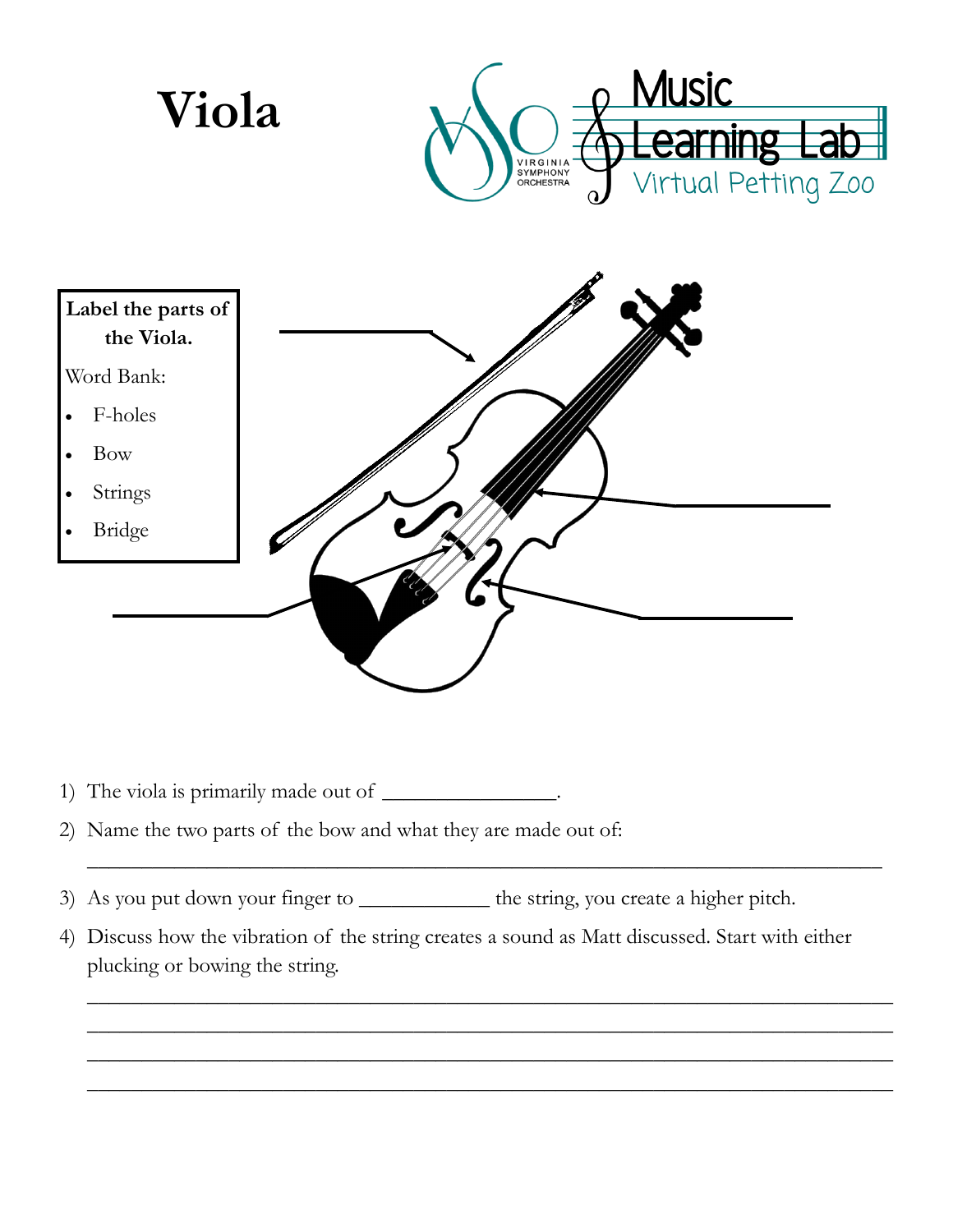## **Viola** *Vocabulary*



- String Family: The String Family is the largest family in the entire orchestra consisting of the violin, viola, cello, and double bass
- Pitch: how high or low a tone is
- Pizzicato: a playing technique that involves plucking the strings of a string instrument
- Irish *Jig*: a form of lively folk dance
- Hoedown: a type of American folk dance or square dance

## **Further Listening:**

Hear violist Tabea Zimmermann play the

Bartók *Viola Concerto*

<https://www.youtube.com/watch?v=URoGryx2Fkc>

For more videos, please visit <https://virginiasymphony.org/learninglab/>